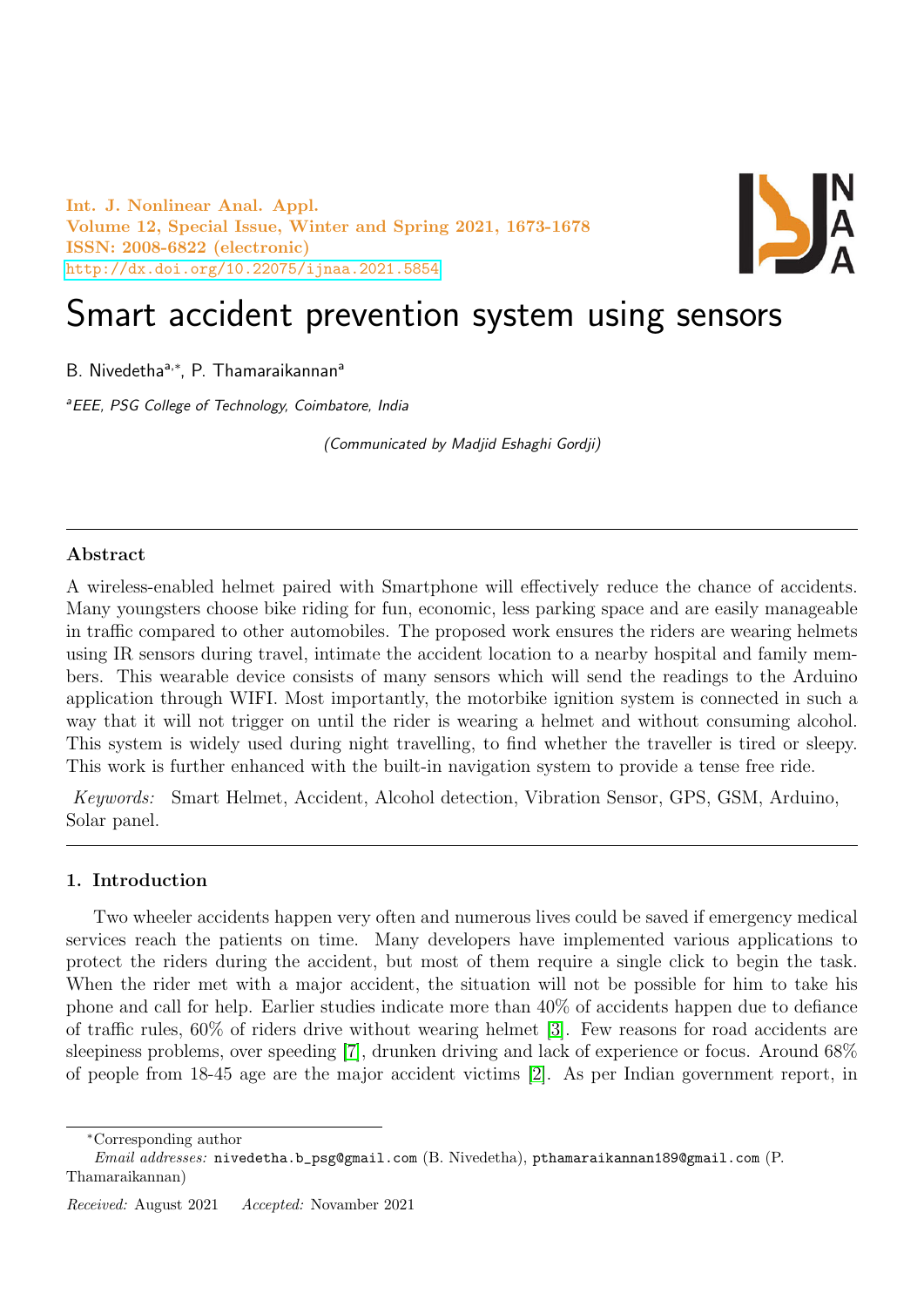

<span id="page-1-0"></span>Figure 1: Block Diagram of Proposed Smart Helmet

every hour 60 accidents occur and more than 70% of them lost their life on spot due to accidents. The existing systems has few drawbacks like using internet connection to send message, no method to prevent if emergency signal is triggered mistakenly, and design is complex. To overcome the drawbacks, a novel vehicle module is designed with vibration detector and ignition control. This system collects all the data from different sensors, send to the rider's pre-saved contacts for prevention of accident and safe guard from unwanted loss of life. Figure [1](#page-1-0) shows the block diagram of the proposed smart helmet system with GSM and GPS.

#### 2. Proposed Methodology

The application is installed in the rider's Smartphone which is connected with the helmet and protected with the fingerprint biometric of the owner [\[8\]](#page-5-3). The communication happens with helmet via WIFI, the average of vibrations and other sensor values are used for the sending message to the riders pre-saved contacts during critical conditions. The proposed system has two modules, one in helmet and other as fixed vehicle module. The application is integrated between both the modules to collect the data using a common mobile hotspot where it is installed.

Smart helmet is a portable device which resembles more like a normal helmet. This helmet consists of Arduino board, alcohol sensor, IR sensor and vibration sensor. When the signal from vibration sensor exceeds the threshold level, then the sensor sends the change in data to the application. Then, the application sends the latitude and longitude message to the nearest hospital and preset contact. The alcohol sensor works in the helmet module, when the rider has consumed alcohol the sensor send information to the Arduino board and the ignition module will remain off. Helmet also contains solar panel to recharge the battery [\[4\]](#page-5-4).

The application is responsible for checking the readings for unusual values. When the unusual readings are detected, it will make the phone start vibrating for a minute as such notifying the user that the alarm is triggered, asking the user to turn the signal off in case the signal was triggered accidentally. If the user does not turn off the alarm then the Save our Soul (SOS) message along with the location of the rider are then sent to the preset contacts.

#### 3. System Requirements

Android Application is developed using python program. Sensors are used to detect the signal, convert to a human-readable display and transmit electronically over a network for further processing.

#### 3.1. Alcohol sensor

Figure [2](#page-2-0) shows the MQ-2 smoke sensor that has a built-in potentiometer by using which we can adjust the sensor sensitivity to detect gas accurately [\[10\]](#page-5-5).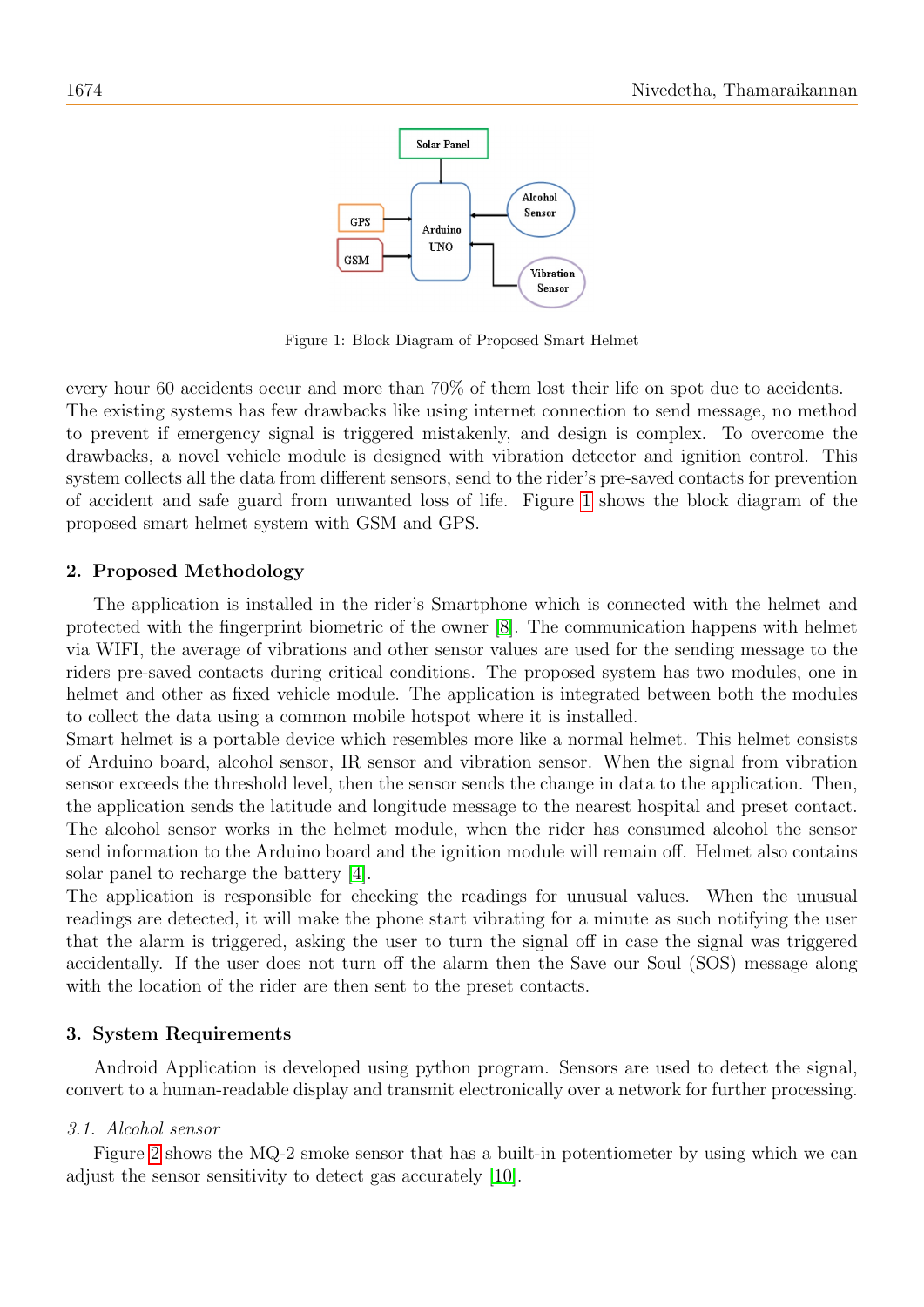

Figure 2: Alcohol Sensor

<span id="page-2-0"></span>

<span id="page-2-1"></span>Figure 3: Piezoelectric Sensor

## 3.2. Vibration sensor

A piezoelectric sensor as shown in Figure [3](#page-2-1) is used to identify changes in the pressure, acceleration, strain, or force by converting them to an electrical charge.

## 3.3. IR Sensor

Infra-Red (IR) Sensor as shown in Figure [4](#page-2-2) is used to detect any obstacle coming very close to the bike during driving. IR Sensor consists of an IR Transmitter and Receiver. The IR Transmitter emits radiation and when the obstacle is detected, the radiations are reflected back. The reflected radiations are absorbed by the IR Receiver [\[1\]](#page-5-6). The vehicle speed can be controlled from colliding with other vehicle using the potentiometer in the module.

## 3.4. GSM

Global System for Mobile Communications (GSM) is a standard used for mobile communication of both data packet and voice. Figure [5](#page-3-0) represents the GSM Module which is programmed according to the cellular network.

<span id="page-2-2"></span>

Figure 4: IR Sensor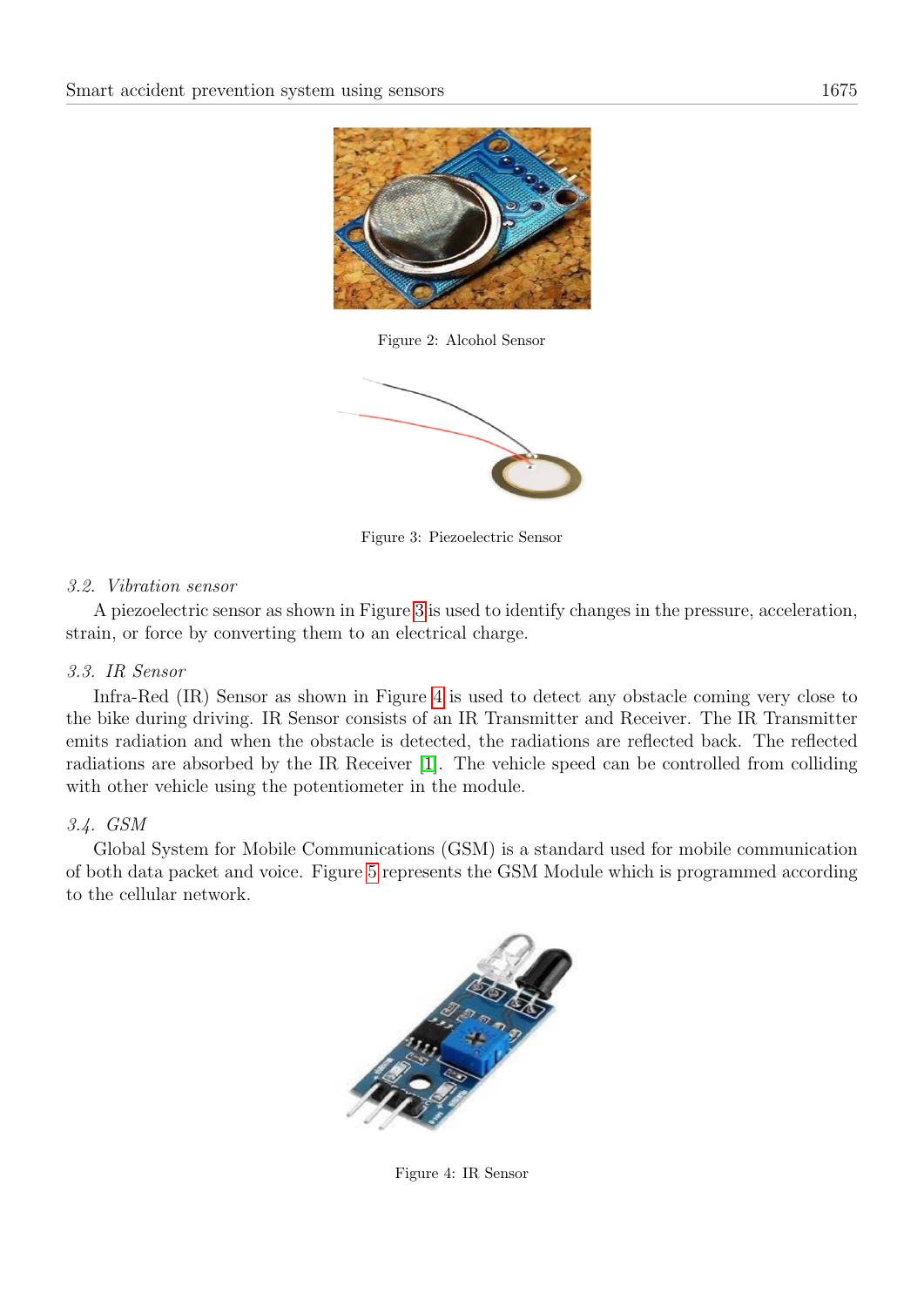

Figure 5: GSM module

<span id="page-3-1"></span><span id="page-3-0"></span>

Figure 6: Smart helmet module

## 3.5. GPS

Global Positioning System (GPS) uses a global navigation satellite to calculate the device's geographical position [\[5\]](#page-5-7).

## 4. Results and Discussions

The various modules programmed in the proposed system are discussed in the below section.

## 4.1. Smart helmet module

Figure [6](#page-3-1) shows the experimental setup of the smart helmet module in the proposed system. The module is able to measure the data from the required sensors, encrypts data and writes the encrypted data in the thingspeak.api.

## 4.2. Smart Phone Application Module

As shown in Figure [7](#page-4-0) the Smartphone application module captures data from the Thingspeak channel and Figure [8](#page-4-1) shows the respond accordingly such as sending message with location to preset contacts [\[6\]](#page-5-8).

## 4.3. Vehicle Module

Figur[e9](#page-4-2) shows the experimental setup of the vehicle module in the proposed system. When an accident happens, signal from the required sensors and the helmet is calculated and the emergency message is send to the preset contacts. If the rider rides the vehicle by consuming alcohol [\[9\]](#page-5-9) then the alcohol sensor sends signal to the vehicle module to keep it off.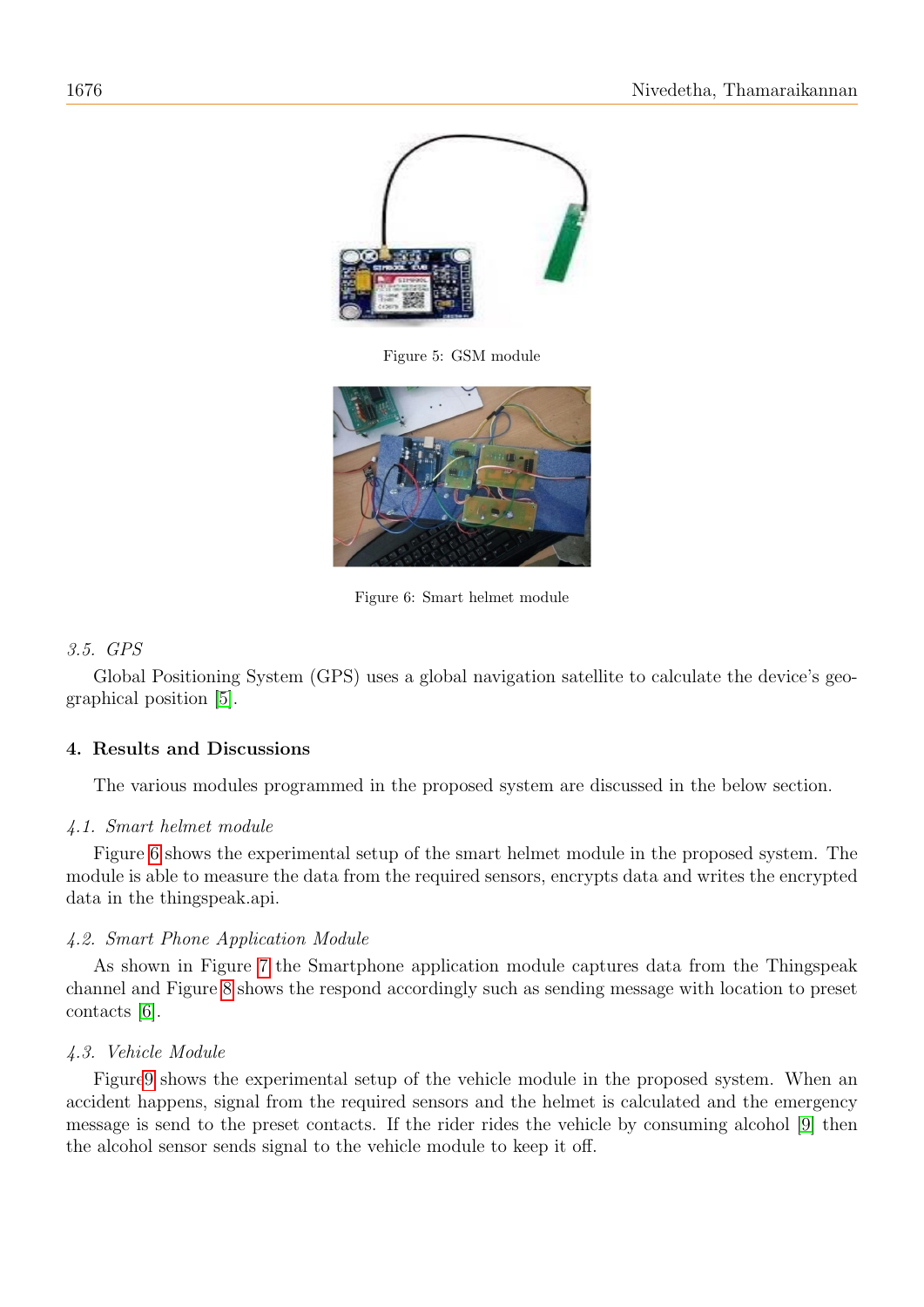

Figure 7: Data reading window

<span id="page-4-0"></span>

Figure 8: Accident message to the preset contact

<span id="page-4-2"></span><span id="page-4-1"></span>

Figure 9: Vehicle module